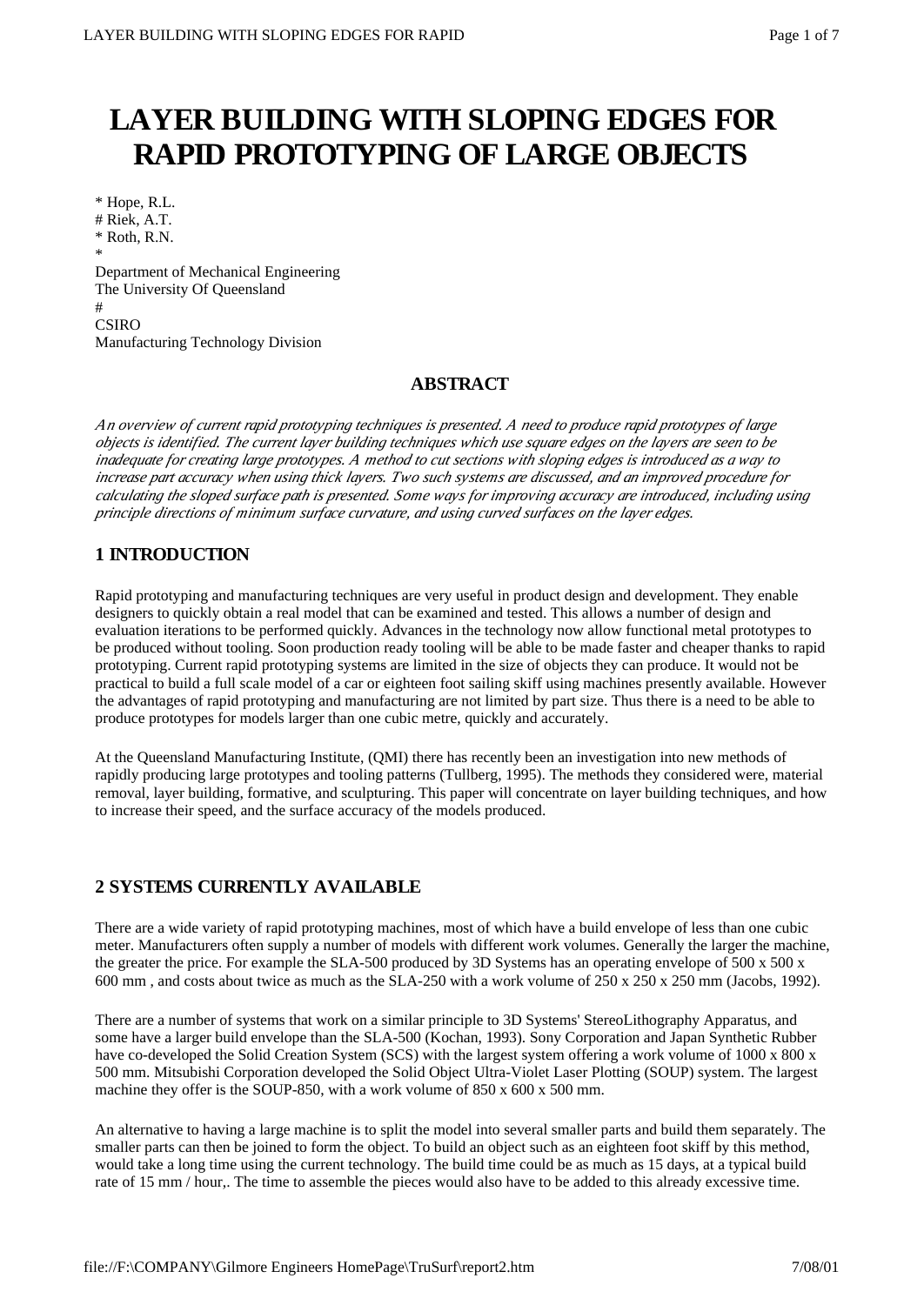A few systems are being developed that do not have a limited build envelope (Kochan, 1993). BPM Technology have developed a process they call Ballistic Particle Manufacturing (BPM). This system builds models using a three-axis robotic system with a piezoelectric ink-jet mechanism. The ink-jet mechanism directs streams of material at a target, producing multiple cross sections. The target can be a table, a floor, almost anything, giving the system no real size constraints. Incremental Fabrication Technologies is developing a system similar to BPM. Their focus is on using metal materials. They have built parts using tin, and have been reported to be working with aluminium. Another method for building metal parts is 3-D Welding, or Shape Melting. These methods use current technology, combining welding equipment to deposit metal and robotics equipment to control the positioning.

A system more suited to building large parts, called Cross-Sectional Prototyping (CSP), is offered by LaserCAMM. The CSP process takes 3-D CAD models and cuts out cross sections with a laser. To assist in part assembly the laser also cuts registration holes and engraves layer numbers. Once the parts are assembled, they are sanded and finished to produce relatively accurate prototypes. The process can use variable layer thickness, ranging from 0.125 to 37.5 mm. On detailed areas of a model, thin layers can be used to increase resolution, while on less detailed areas, the use of thicker layers can save cutting and assembly time.

Although these systems have the potential to produce parts of almost any size, the time taken to build large parts can be excessive. All the current layer building systems use layers with edges square to the layer plane. This creates a step effect on the part. Very thin layers are used to maintain part accuracy. For example SLA systems use layers of between 0.1 and 0.5 mm thick. Using layers of this size to build something like a car body could take days or weeks. Systems such as LaserCAMM's CSP use thicker layers to reduce the build time. However the use of thicker layers reduces part accuracy and surface finish. To improve this the part can be sanded back, or filled and then sanded, but this adds more time and labour to the process. Figure 2.1 shows part of a 1:3 scale model sailing skiff, produced at QMI. The model was built from 10 mm thick square edge layers. The step effect can be quite easily seen in the picture. If this was a full size model being used to make tooling, or part of the final product, a lot of work would need to be done to bring the surface to a useable state. Thus a need has been identified for a way to produce large objects accurately, as well as quickly.



Figure 2.1 One third scale model of a skiff. The layers are 10 mm thick, and have square edges.

# **3 GENERATING LAYERS WITH SLOPING EDGES**

A method to increase part accuracy, without affecting the cutting or assembly time, is to cut the layers with sloping edges that match the surface contour. The use of sloped edges could do away with, or at least greatly reduce any finishing procedures. The difficulties with using sloped edges stem from obtaining the data required to create the part from a CAD model. It is much easier to obtain the outline of a cross section then to obtain the edge surface information. Using sloped edges also means that a four or five axis controller is needed on the layer cutter, and this adds to the cost of the system.

Some work has been done at The University of Queensland using sloped edges (Stanford, 1994). An AutoLisp program was written to generate NC code from an AutoCad solid model. The program takes slices at a given thickness, and then generates NC code to cut the layers on a five axis waterjet cutter. Using this program a simple part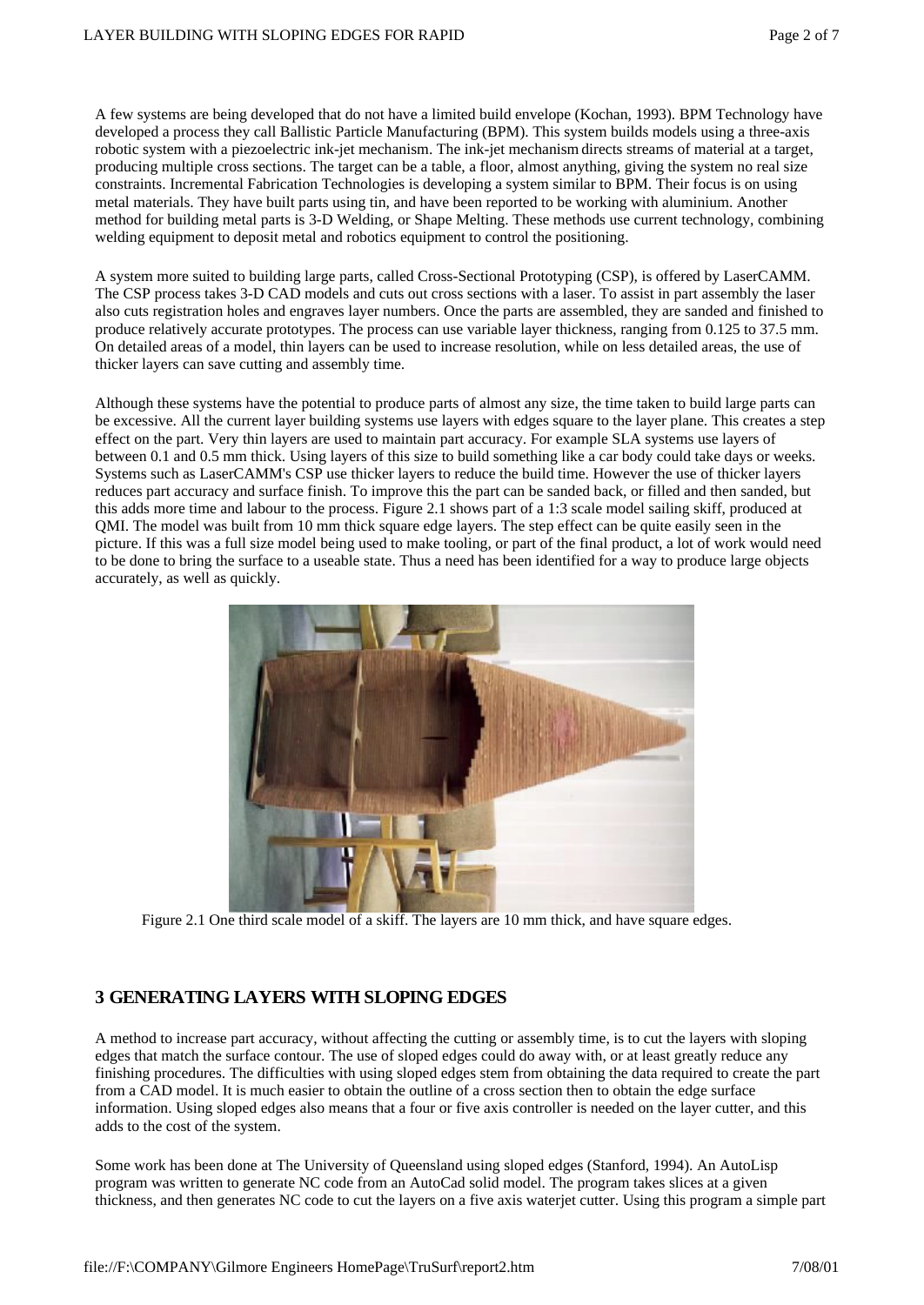was created to demonstrate the use of sloped edges in layer building objects.



Figure 3.1 A part cut with slopping layer edges.

The part produced was relatively simple, but it illustrated a number of important points. Firstly, use of sloped edges, as opposed to stepped edges, enables closer approximation to the actual part shape. Where the part has no intricate detail the use of sloped edges means considerably thicker layers can be used to build a part of comparable accuracy. The use of thicker layers will also mean faster build times for the part.

In the U.S.A, some rapid prototyping work has reported the use of layers with sloped edges. The Department of Mechanical Engineering at the University of Utah, is developing a system called the Shapemaker II (Smith-Moritz, 1995). Figure 2 illustrates the principle of the Shapemaker II. This system uses a hot wire to cut layers from sheets of 25 mm thick polystyrene foam. The hot wire is controlled by two plotter heads which simultaneously trace the top and bottom contours of a part slice. Once cut, each layer for a part is manually indexed and assembled.

Reports of the Shapemaker II system have only detailed a few parts. A four and a half metre long wind turbine aerofoil was made, and took approximately nine hours to cut and assemble. This indicates the time savings that can be made by using thick layers. The accuracy of the part compared to the CAD model is also claimed to be in the range of 0.08 to 0.6 percent. The largest inaccuracies for the Shapemaker II are in the build direction, and equate to about 30 mm for the four and a half metre long part. This is mainly due to inconsistencies in the thickness of the foam sheets, from which the layers are cut. This effect was also noted in the construction of the skiff model at QMI.





The principle of the Shapemaker II is to join two surface contours by a straight line. This method has a problem in determining what part of the top contour to connect to the bottom contour. Another drawback is that it only uses information about the surface in the plane of the contours. A more accurate way to cut a part is to take the mathematical definition of a surface, and make calculations at instantaneous points. With the definition of a surface, its slope and curvature can be found at any point. The advantage here is that no assumptions need to be made as to what part of the contours to join. The direction to cut in can be found from knowledge of the local surface slope.

## **4 PROPOSED SYSTEM**

The system being proposed here takes the mathematical description of a surface, and generates NC code that will enable the layers to be cut. To ensure compatibility across CAD systems, it was decided to obtain the surface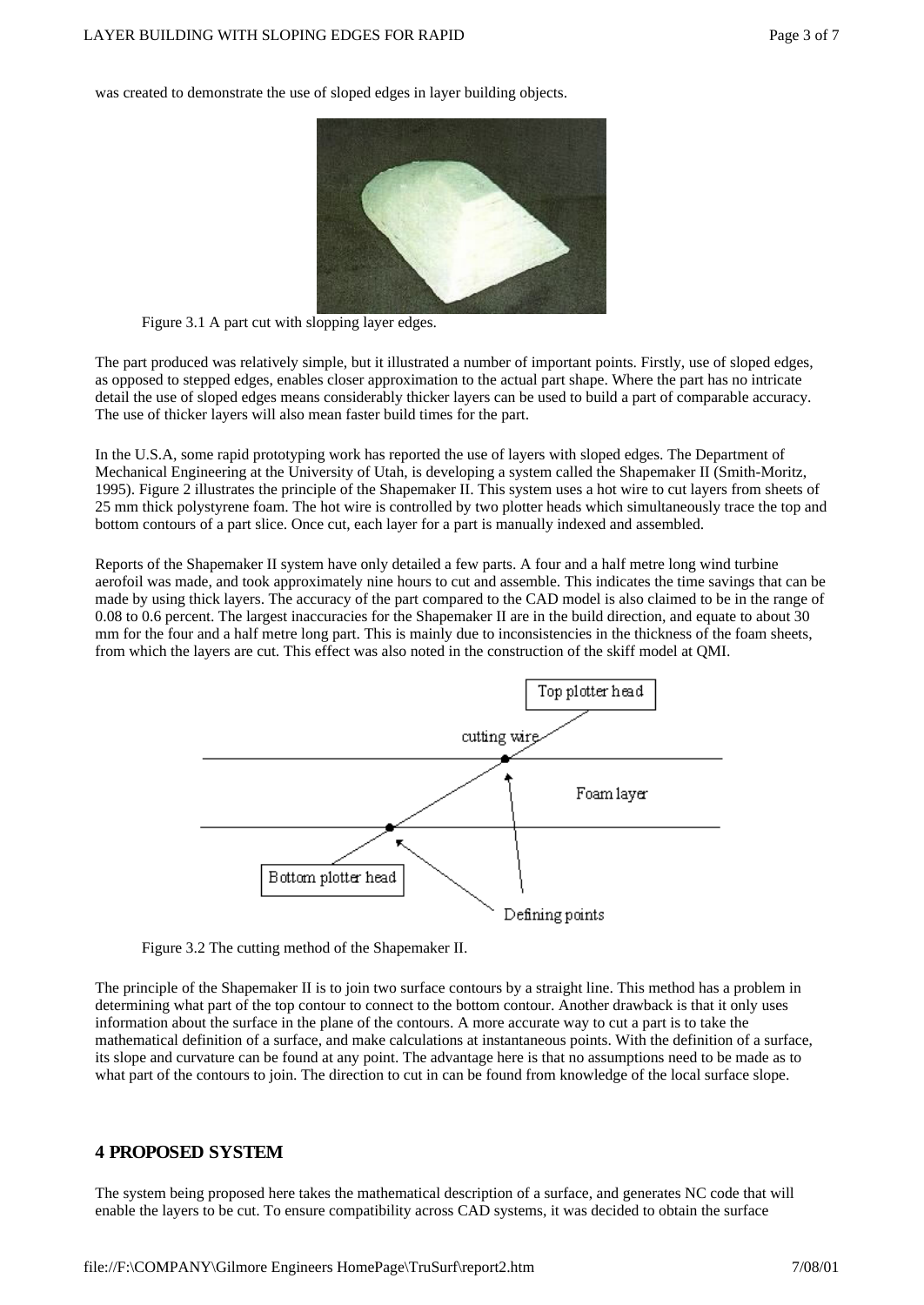definition from an IGES file (U.S. Standard 1988). From the definition of a surface a contour can be traced at any desired level. At each point on the contour the instantaneous angle of the surface is calculated. The problem here is which angle to use. The direction square to the surface normal and square to the surface tangent gives a very good approximation to the model shape. However there are other directions that may give a more accurate surface, and these are dealt with later.

An illustration of the vectors involved is given in figure 4.1. In the case when the edge is square to the layer plane, the surface normal lies in the plane of the page and the cutting vector points directly into the page. Here the cutting vector is represented by the dot. When the surface is curved, or sloping, the normal vector will rotate about the surface tangent, pointing at an angle out of the plane of the paper. In this case the cutting vector points at an angle into the page. In the diagram the cutting vector is hidden by the surface normal.



Figure 4.1 2D illustration of the method used to find the cutting vector.

Figure 4.2 represents one layer of a model. The solid contours represent the path that would be cut out by the cutting vector, while the dashed line is the contour calculated from the surface model. It can be seen that the calculated contour is at a height mid way between the top and bottom surfaces of each layer. This position was chosen to hopefully give the average slope over the layer.



Figure 4.2 3D illustration of the method used to find the cutting vector.

At each point on the dashed contour, the surface normal and tangent are calculated. From these two vectors the cutting vector can be determined. If in figure 4.2, the model is a cone, then the cutting vector lies exactly on the surface. However if it is a hemisphere, only the calculated point lies on the surface, and the rest of the cutting vector is above the surface. Figure 4.3 illustrates the difference between the CAD model and the cut layers. For a convex surface extra material is left on the layer plane, while for a concave surface extra material is removed. In some cases the point from which the cutting vector is determined may be at, or near, an inflection. In such a case part of the cutting vector will be above the surface and part below. The error between where the cutting vector intersects the layer plane, and where the CAD model intersects the layer plane is dependent on three factors. Layer thickness, curvature of the surface, and the angle of the radius of curvature to the layer plane.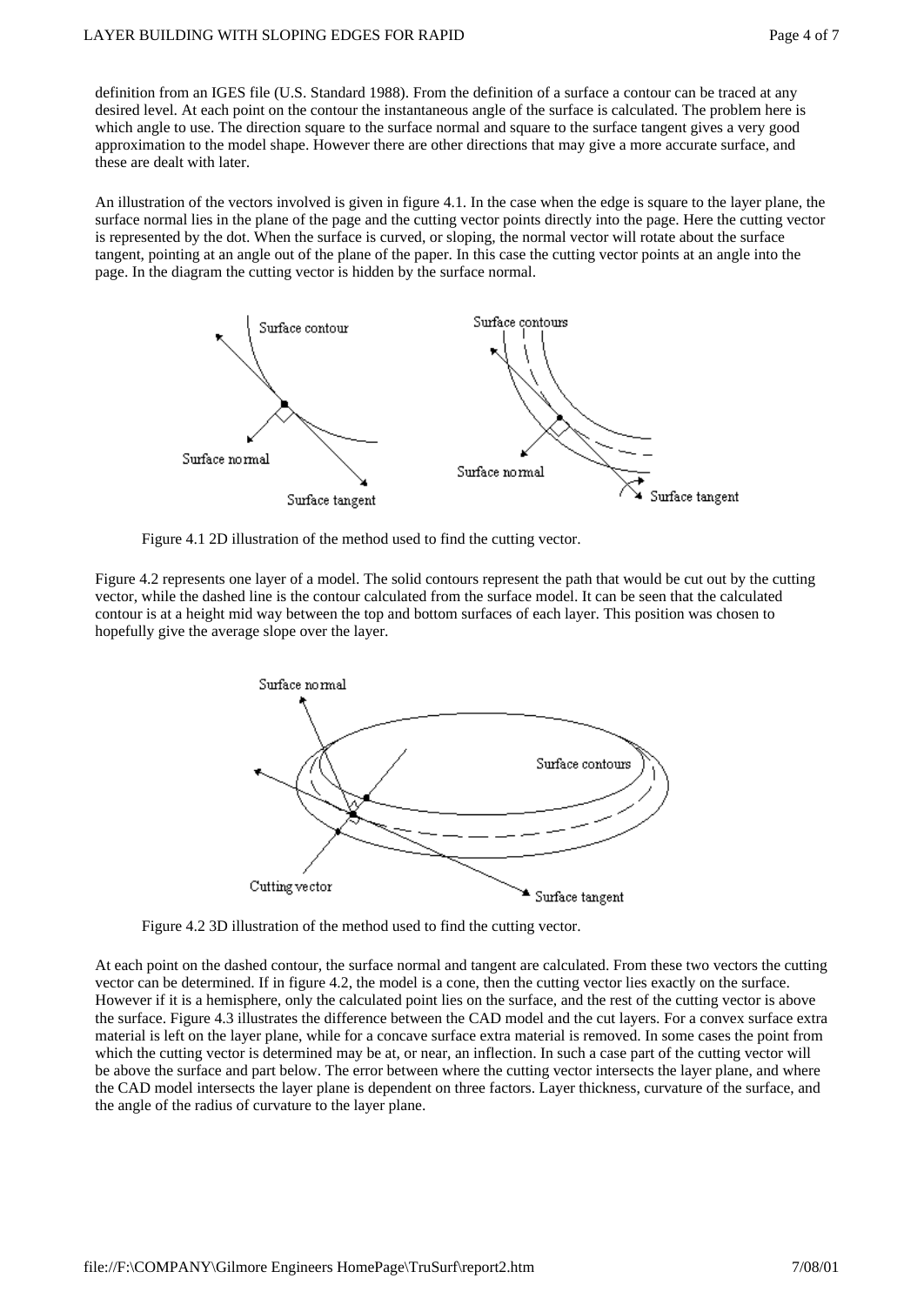

Figure 4.3 The error between the CAD model, the cut layers.

The graph in figure 4.4 shows the error when the angle of the radius of curvature to the layer plane is zero. The diagonal lines represent when the radius of the surface curvature is equal to, twice, and three times the layer thickness.



Figure 4.4 Graph representing errors for various layer thicknesses.

At first these errors may appear excessive. However on large objects with thick layers, they are very good. Especially when it is realised that a stepped edge layer with a surface angle of 45° has an error equal to the layer thickness. The graph shows that the errors rapidly become larger as the radius of curvature approaches the layer thickness. The errors are quite reasonable when the radius of curvature is twice the layer thickness, and even better at three times. In models of considerable size the radius of curvature is likely to be much greater than the layer thickness used. However there may be sections of a model that contain significantly more detail than the rest of the model. To allow for this it is possible to include an error checking algorithm in the layering software. Such an algorithm would allow the user to select an acceptable error tolerance, and then check each layer. If the error on any particular layer is unacceptable, the program could introduce sections with thinner layers to bring the error within the given tolerance.

For processes where a model is to be sanded back, after assembly, it would be desirable for each layer to have extra material left on. To achieve this, concave areas of the surface need to be identified, and adjustments made to the position of the cutting vector. This can be done by estimating the surface curvature from layer to layer, and then calculating the positional error of the cutting vector. Thus allowing reasonably accurate adjustments to be made.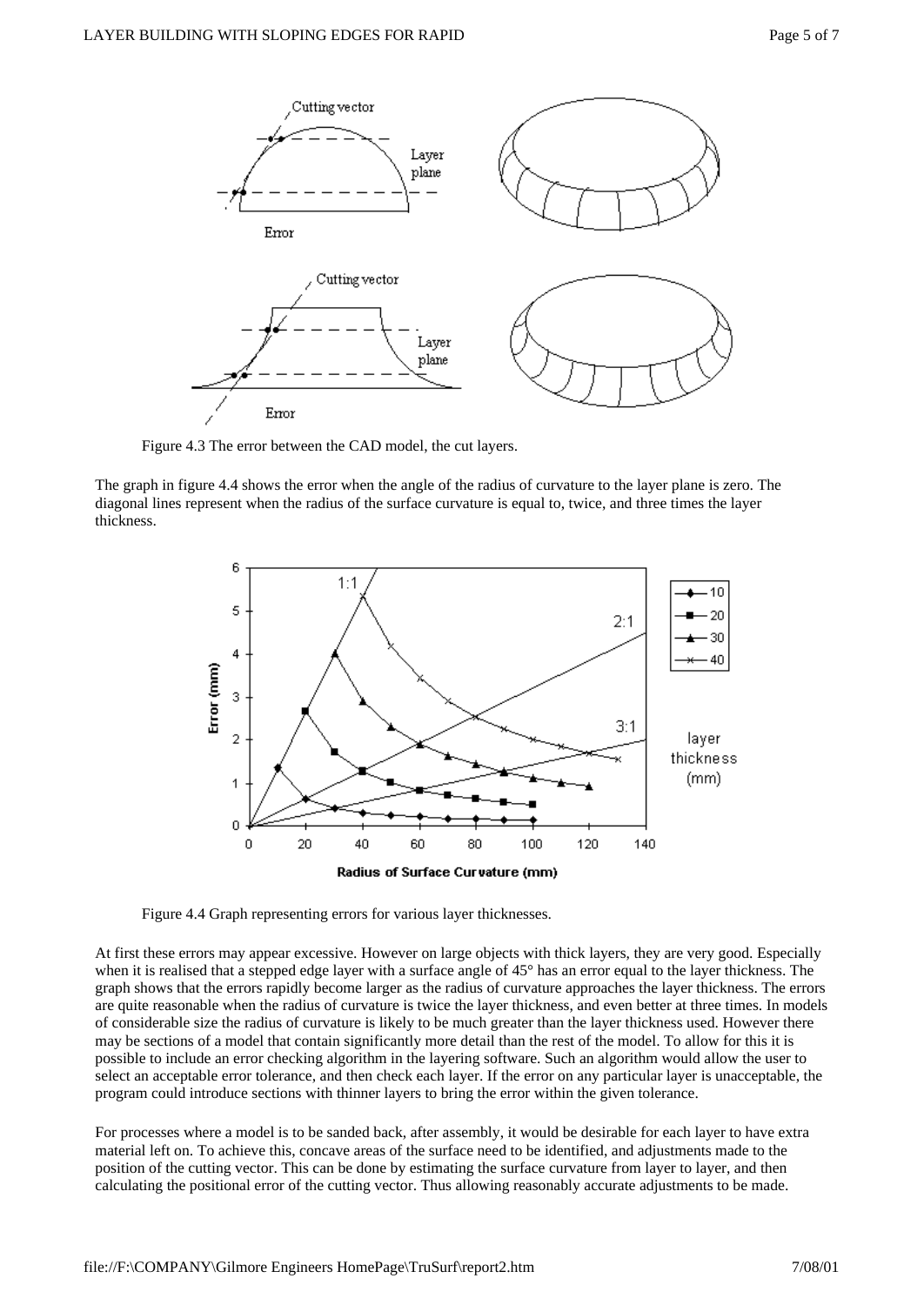# **5 FUTURE WORK**

#### **5.1 DEVELOP SYSTEM**

The next step in this project is to cut some parts with a waterjet cutter, to test the speed and accuracy of the proposed method, and aid development. It is likely that a sloped edge model of a skiff will be made from the same CAD data that was used to make the square edge one. This will be useful in clearly illustrating the advantages of using sloped edges in layer building.

The method discussed for cutting layers with sloped edges can operate on currently available NC equipment, such as the five axis waterjet cutter at QMI. It only requires new software development to produce the NC code. However the use of a five axis waterjet cutter for a commercial system would be inappropriate due to its cost. Therefore the development of a cheaper special purpose machine to perform the layer cutting is something that needs to be considered.

### **5.2 USE OF PRINCIPAL CUTTING DIRECTIONS**

It was mentioned earlier that there were cutting directions that may produce a more accurate surface. At any point on a surface there are two directions in which the normal curvatures take extremum values (Hosaka, 1992). These directions are called the principal directions, and the curvatures are called the principal curvatures. If at least one of the principal curvatures is zero, the line of curvature on the surface is straight, the surface is developable. These surfaces can be cut by a straight wire without any error. Traditionally developable surfaces were important for yachts.

Even if a surface is not developable, one of the principal directions will give the direction of minimum surface curvature. If this direction is followed by the cutting wire, the minimum error is achieved. Thus using the direction of minimum curvature is more accurate than the direction square to the surface normal and square to the surface tangent.

In some cases these two directions are the same. For example on a cone, which is a developable surface, the direction square to the surface normal and square to the surface tangent, is the direction of minimum curvature.

## **5.3 USE OF CURVED CUTTING EDGES**

Another method to increase the accuracy of the model further still, is to use curved surfaces on the layer edges. Thus the layer edge would not only be sloped to match the surface slope, but curved to match the surface curvature. To achieve this a hot wire or thin laminate could be used to cut the layers. One method to curve the cutting medium is to move the controlling heads closer together, and cause it to bend. The amount of bending would depend on how far the heads are moved. However it may be difficult to control the direction the cutting medium bends in. Alternatively the controlling heads could rotate the tips of the cutting medium to cause it to bend in the required direction. A more accurate method is to use three points for the cutting medium. Figure 5.1 illustrates the points used.



Figure 5.1 Using three points to cut a curved surface edge on layers.

As shown, three points on the surface are used for each layer, and each one is traced simultaneously to cut the layer.